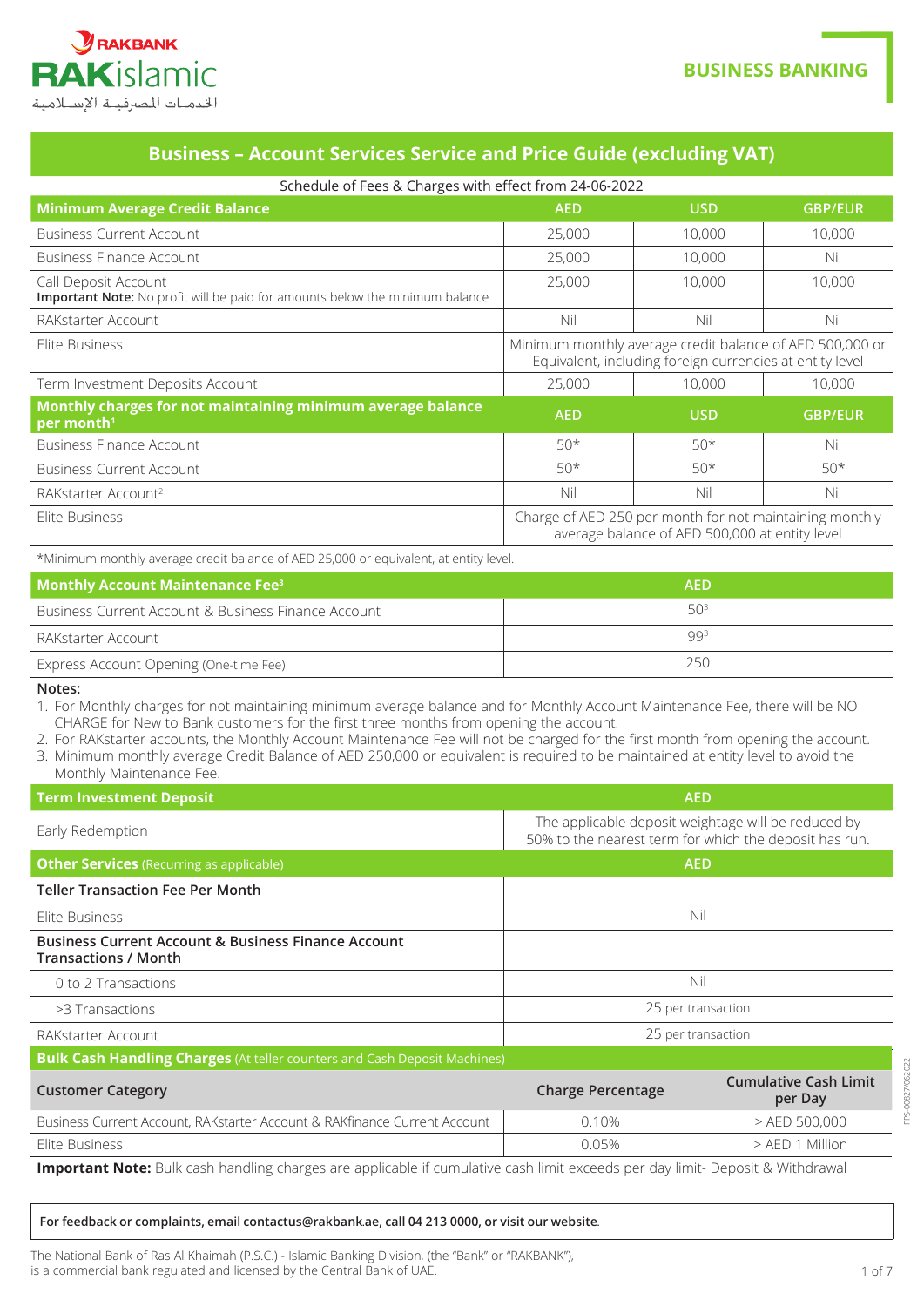| <b>Other Services</b> (Recurring as applicable)          |                                  |                                         |
|----------------------------------------------------------|----------------------------------|-----------------------------------------|
| <b>Cheque Book Issuance</b>                              | <b>Through Branches</b><br>(AED) | <b>Through Digital Banking</b><br>(AED) |
| <b>Elite Business</b>                                    | Free                             | Free                                    |
| <b>Business Current account &amp; RAKfinance account</b> |                                  |                                         |
| First Cheque book (annually)                             | Nil                              | Nil                                     |
| Second cheque book                                       | 100                              | 50                                      |
| <b>RAKstarter Account</b>                                |                                  |                                         |
| First Cheque book (annually)                             | Nil                              | Nil                                     |
| Second cheque book                                       | 100                              | 75                                      |

Important Note: In line with Central Bank guidelines, a satisfactory report from Al Etihad Credit Bureau (AECB) is to be obtained prior to cheque book issuance to new clients (banking relationship less than 6 months). An AECB enquiry charge of AED 50 will hence be levied for the same.

| Request for physical statement delivery                                                                                                                                                                                                                                                                                                         |                  |
|-------------------------------------------------------------------------------------------------------------------------------------------------------------------------------------------------------------------------------------------------------------------------------------------------------------------------------------------------|------------------|
| Elite Business                                                                                                                                                                                                                                                                                                                                  | Free             |
| Business Current Account, RAKstarter Account & Business Finance Account<br>(For Sole Establishments, monthly physical statement is Free for the first request of<br>the month)                                                                                                                                                                  | 10 per statement |
| Request for Statement                                                                                                                                                                                                                                                                                                                           | Nil              |
| Account Closure within 6 months                                                                                                                                                                                                                                                                                                                 | 200              |
| Fee for opting out from Elite Business relationship to Business/Business<br>Finance Account account within 12 months of sign-up / upgrade                                                                                                                                                                                                       | 500              |
| Fee applicable for upgrade from RAKstarter Account to Business Current<br>Account within 12 months of sign-up <sup>4</sup><br><sup>4</sup> No charges for upgrade from RAKstarter Account to RAKelite Business.                                                                                                                                 | 250              |
| Certificate for Trade Licence/ Share Certificate/MOA <sup>5</sup><br><sup>5</sup> External Government Charges will be additional.                                                                                                                                                                                                               | 250              |
| Valid Trade Licence not provided 250 Monthly for more than 60 days<br>after expiry of existing Trade License                                                                                                                                                                                                                                    | 250 Monthly      |
| Profile Change <sup>6</sup><br><sup>6</sup> Company Status Change/Company Name Change/Activity Change/Addition of<br>Shareholder/Deletion of Shareholder. Addition of Sole Owner/Deletion of Sole<br>Owner/Signatory deceased/Shareholder deceased.<br>Addition/Deletion of signatories through MOA/Board Resolution/POA will not be<br>charged | 100              |
| Balance Confirmation Letter addressed to Self <sup>7</sup><br>Through Digital Banking<br>Through Branches<br><sup>7</sup> This charge is also applicable for Wealth Management and Wholesale<br>Banking clients availing this service through branches.                                                                                         | 50<br>100        |
| Balance Confirmation Letter addressed to Auditor/Others7<br>Through Digital Banking<br>Through Branches<br><sup>7</sup> This charge is also applicable for Wealth Management and Wholesale<br>Banking clients availing this service through branches.                                                                                           | 100<br>200       |
| Liability Certificate                                                                                                                                                                                                                                                                                                                           | 500              |
| No Liability Certificate                                                                                                                                                                                                                                                                                                                        | 100              |

### $For feedback or complaints, email contactsorakbankae, call 04 213 0000, or visit our website.$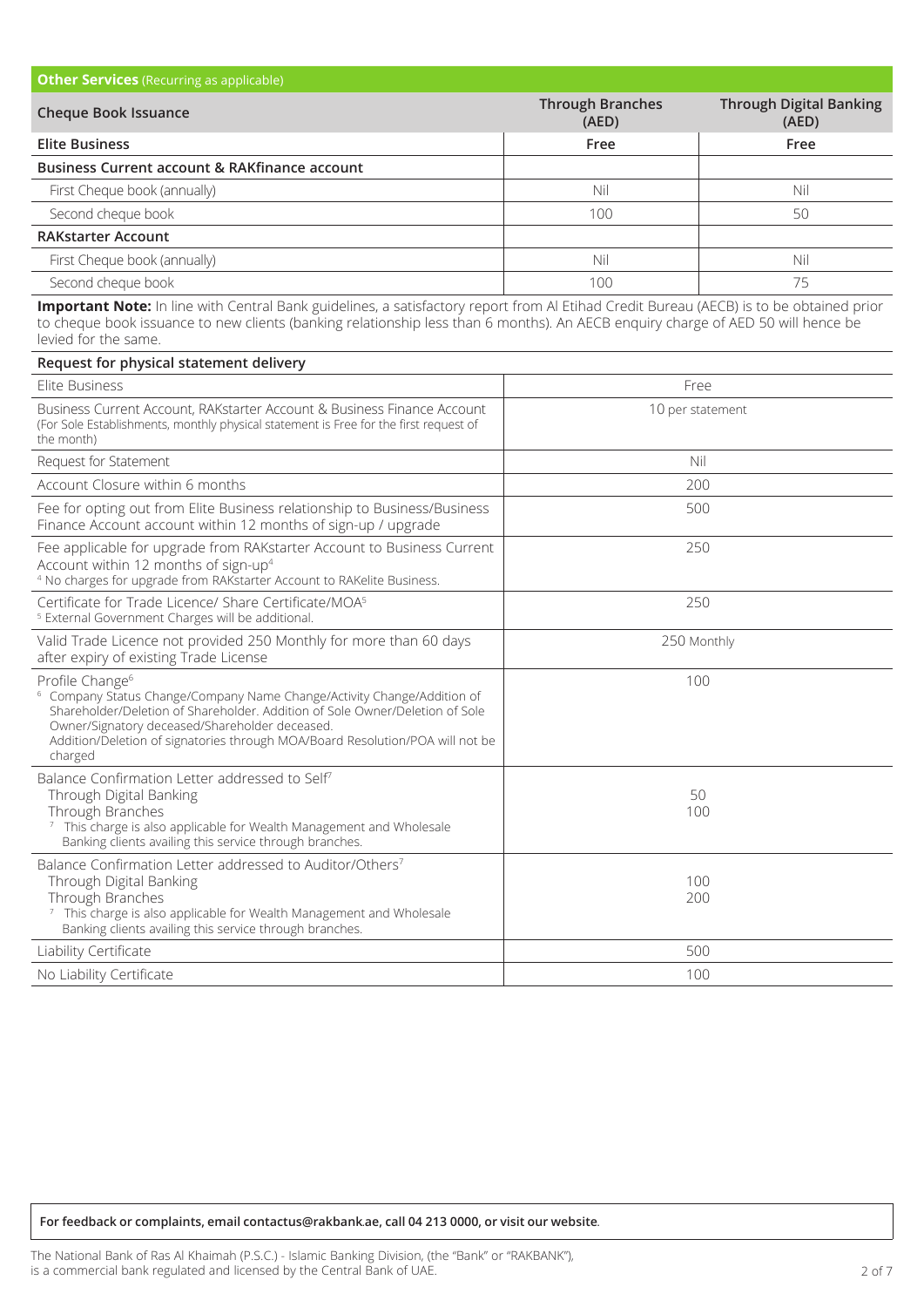| <b>Other Services</b> (Recurring as applicable)                                                                                                                                                                                                    |                            |                                |
|----------------------------------------------------------------------------------------------------------------------------------------------------------------------------------------------------------------------------------------------------|----------------------------|--------------------------------|
|                                                                                                                                                                                                                                                    | (AED)                      |                                |
| Duplicate Statement<br>Latest completed cycle statement                                                                                                                                                                                            | Nil                        |                                |
| <b>Duplicate Statement Charges</b>                                                                                                                                                                                                                 | $>1$ month - < = 12 months | >12 months                     |
| <b>Elite Business</b><br>Through Digital Banking<br>Through Branches                                                                                                                                                                               | 50<br>200                  | 100<br>400                     |
| <b>Business Current account &amp; RAKfinance account</b><br>Through Digital Banking<br>Through Branches                                                                                                                                            | 100<br>200                 | 200<br>400                     |
| <b>Important Notes:</b><br>• Duplicate Statement requests charges are also applicable for Wealth Management and Wholesale Banking clients availing this<br>service through branches.<br>· Duplicate Statement are applicable per account, per set. |                            |                                |
|                                                                                                                                                                                                                                                    | <b>Through Branches</b>    | <b>Through Digital Banking</b> |
| Reference Letter                                                                                                                                                                                                                                   | 100                        | 50                             |
| Financial/Letter for Real Estate                                                                                                                                                                                                                   | 100                        | 100                            |
| <b>Copies of Cheques</b><br>Up to 3 months old (per item)<br>Over 3-12 months old (per item)<br>Over 1 year old (per item)                                                                                                                         | 25<br>75<br>200            |                                |
| Copies of letters / other documents / investigations<br>Up to 3 months old (per item)<br>Over 3-12 months old (per item)<br>Over 1 year old (per item)                                                                                             | 25<br>75<br>200            |                                |
| Post dated cheques held for collection (per item)                                                                                                                                                                                                  | 20                         |                                |
| Withdrawal / Delayed presentation of post dated cheques held for<br>collection (per item)                                                                                                                                                          | 50                         |                                |

| <b>Inactive Account Charges</b><br>Charges apply in AED equivalent                                                                                                                                                                                                                                                                                                                       | 100 Annually                            |
|------------------------------------------------------------------------------------------------------------------------------------------------------------------------------------------------------------------------------------------------------------------------------------------------------------------------------------------------------------------------------------------|-----------------------------------------|
| Dormant Account Charges                                                                                                                                                                                                                                                                                                                                                                  | Nil                                     |
| <b>Digital Banking charges</b><br><b>Enquiry Access</b><br>Business Log in (For Business Customer with transactional access - at entity level)<br>Corporate login<br><sup>9</sup> Digital Banking monthly charges waived off for:<br>1) RAKstarter account with active RAKvalue SME package<br>2) Customers having active RAKvalue Cash Management Package<br>3) Cheque Direct customers | Nil<br>$509$ per month<br>100 per month |
| <b>Standing Orders</b><br>Set up<br>Cancellation of Standing Order Free<br>Amendment Free                                                                                                                                                                                                                                                                                                | 50<br>Nil<br>Nil                        |
| <b>Balance Orders</b><br>Set up<br>Cancellation of Standing Order Free                                                                                                                                                                                                                                                                                                                   | Nil<br>Nil                              |
| <b>Charges for failure of Standing</b><br>Orders due to lack of funds<br>Charges towards approved charity payment                                                                                                                                                                                                                                                                        | 200<br>Nil                              |
| <b>Direct Debit Instruction Charges</b>                                                                                                                                                                                                                                                                                                                                                  |                                         |
| Registration of Direct Debit (one-time fee)                                                                                                                                                                                                                                                                                                                                              | 25                                      |
| Charges for failure of Direct Debit Authority due to lack of funds - (Paying<br>bank) (Recurring as applicable)                                                                                                                                                                                                                                                                          | 250                                     |
| Stop payment of Direct Debit Authority towards Finance, Sharia compliant<br>Credit Card and other Financing products. <sup>10</sup>                                                                                                                                                                                                                                                      | Nil                                     |
| Other cancellations                                                                                                                                                                                                                                                                                                                                                                      | Nil                                     |
| Note: This cannot be cancelled without the Originator Bank's confirmation.                                                                                                                                                                                                                                                                                                               |                                         |

 $For feedback or complaints, email contactserakbankae, call 04 213 0000, or visit our website.$ 

The National Bank of Ras Al Khaimah (P.S.C.) - Islamic Banking Division, (the "Bank" or "RAKBANK"), is a commercial bank regulated and licensed by the Central Bank of UAE.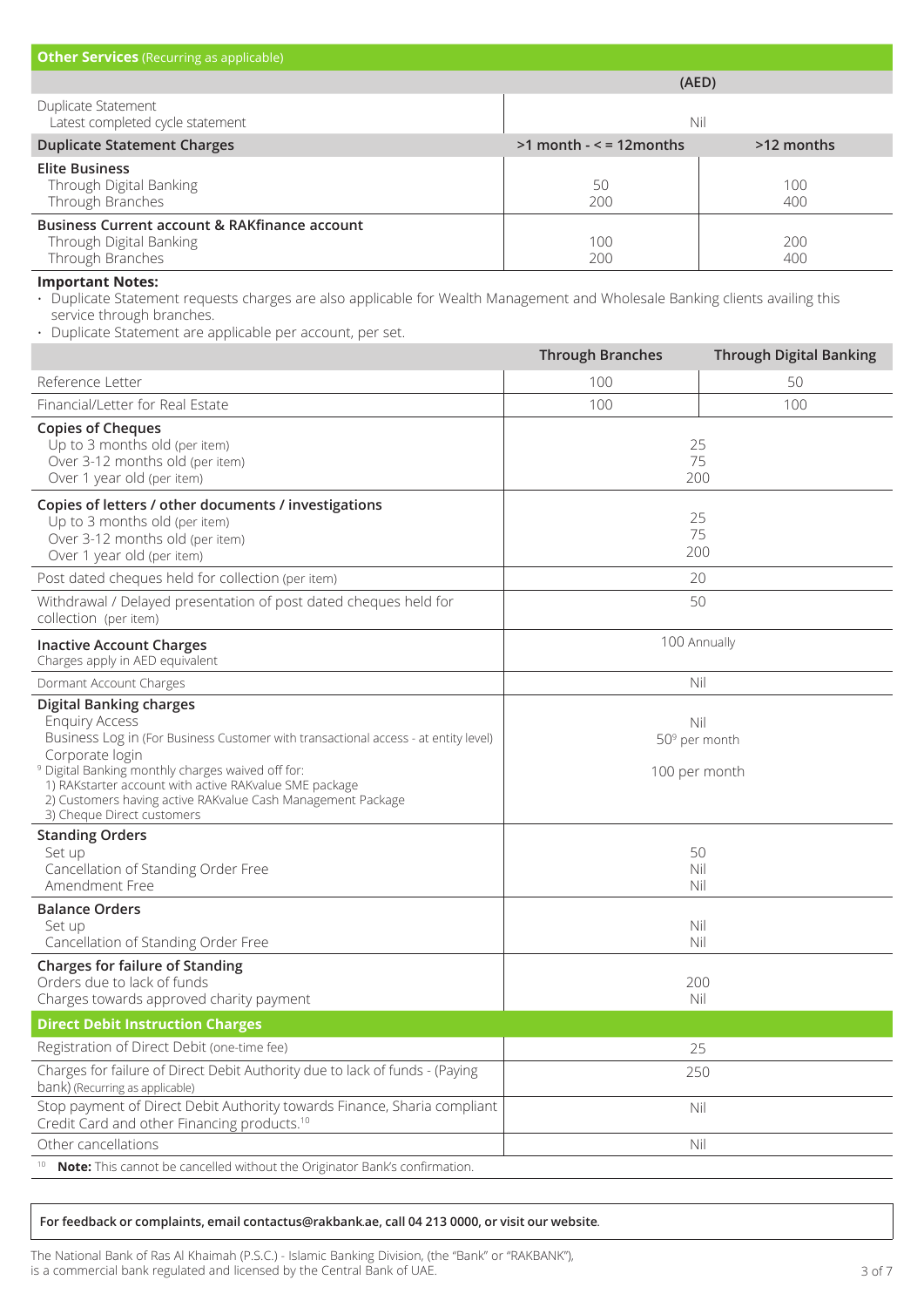| <b>WPS &amp; NON WPS</b> (Recurring as applicable)                                                                                                                                                                           |                                                 |                                               |  |
|------------------------------------------------------------------------------------------------------------------------------------------------------------------------------------------------------------------------------|-------------------------------------------------|-----------------------------------------------|--|
|                                                                                                                                                                                                                              | <b>Through Branches</b><br>(AED)                | <b>Through Digital Banking</b><br>(AED)       |  |
| In house (within RAKBANK)                                                                                                                                                                                                    | Minimum AED 100                                 |                                               |  |
|                                                                                                                                                                                                                              | or<br>AED 1 per record<br>whichever is higher   | Nil                                           |  |
| Outward (Other Banks)                                                                                                                                                                                                        | Minimum AED 100                                 | Minimum AED 50                                |  |
|                                                                                                                                                                                                                              | or<br>AED 2.5 per record<br>whichever is higher | or<br>AED 1 per record<br>whichever is higher |  |
| <b>GPSSA (General Pension and Social Security Authority)</b>                                                                                                                                                                 |                                                 |                                               |  |
| Outward                                                                                                                                                                                                                      |                                                 |                                               |  |
| Records $\le$ = 100<br>Records $> 100$ and $<$ = 300                                                                                                                                                                         |                                                 | 50 Per file<br>100 Per file                   |  |
| Records $> 300$ and $< 600$                                                                                                                                                                                                  |                                                 | 150 Per file                                  |  |
| Records $> 600$ and $< 1000$                                                                                                                                                                                                 |                                                 | 200 Per file                                  |  |
| <b>ICCS Clearing, Special Clearing &amp; Cheque Collection - AED</b>                                                                                                                                                         |                                                 |                                               |  |
| Cheques presented through ICCS Clearing                                                                                                                                                                                      | Nil                                             |                                               |  |
| Special Clearing Outward (Paid or Unpaid)                                                                                                                                                                                    |                                                 | 205                                           |  |
| Special Clearing Inward (Paid or Unpaid)                                                                                                                                                                                     | Nil                                             |                                               |  |
| Collection Cheques Outward (Paid or Unpaid)                                                                                                                                                                                  |                                                 | 25                                            |  |
| Collection Cheques Inward (Paid or Unpaid)                                                                                                                                                                                   |                                                 | Nil                                           |  |
| For foreign currency cheques, please refer to the Remittances S&P below                                                                                                                                                      |                                                 |                                               |  |
| Stop payment of a cheque <sup>11</sup><br><sup>11</sup> If cheques are stopped from different sets or series the charges will be applicable per set                                                                          |                                                 | 100                                           |  |
| <b>Cheque Returned</b>                                                                                                                                                                                                       |                                                 |                                               |  |
| Deposited into your account (outward cheque)                                                                                                                                                                                 |                                                 | 2512                                          |  |
| Drawn on your account (inward cheque)<br>(due to lack of available balance)                                                                                                                                                  | 250                                             |                                               |  |
| Collection Cheques Inward (Paid or Unpaid)                                                                                                                                                                                   | Nil                                             |                                               |  |
| Partial Payment of Cheque                                                                                                                                                                                                    |                                                 | 5                                             |  |
| <sup>12</sup> Charges for return of outward cheque will apply only in case the return is due to insufficient funds.<br>For cheque returned for reasons other than insufficient funds a courier charge of AED 10 would apply. |                                                 |                                               |  |
| RAKvalue SME packages <sup>13</sup>                                                                                                                                                                                          |                                                 |                                               |  |
| Package Name                                                                                                                                                                                                                 |                                                 | Fee per month (AED)                           |  |
| RAKvalue SME Plus                                                                                                                                                                                                            |                                                 | 4913                                          |  |
| RAKvalue SME Max                                                                                                                                                                                                             | 149                                             |                                               |  |
| <sup>13</sup> Mandatory with RAKstarter AED account                                                                                                                                                                          |                                                 |                                               |  |
| Note: One month charges will be deducted, in addition to above charges if the package is cancelled within 6 months of enrollment<br>RAKvalue SME Cash Management Services packages <sup>14</sup>                             |                                                 |                                               |  |
|                                                                                                                                                                                                                              |                                                 |                                               |  |
| Package Name                                                                                                                                                                                                                 |                                                 | Fee per month (AED)                           |  |
| RAKvalue SME Cash                                                                                                                                                                                                            |                                                 | 350                                           |  |
| RAKvalue SME Cash Plus                                                                                                                                                                                                       | 700<br>1,500                                    |                                               |  |
| RAKvalue SME Cash Max                                                                                                                                                                                                        |                                                 |                                               |  |
| <sup>14</sup> Monthly Maintenance & Digital Banking Fee not applicable.                                                                                                                                                      |                                                 |                                               |  |
| <b>Cheques Collection Via Courier Service</b> (From one location)                                                                                                                                                            |                                                 |                                               |  |
| One-Time Set-Up Fee                                                                                                                                                                                                          |                                                 | 25                                            |  |
| 6 days a week roundtrip collection                                                                                                                                                                                           |                                                 | 500 per month                                 |  |
| 5 days a week roundtrip collection                                                                                                                                                                                           | 425 per month                                   |                                               |  |
| 3 days a week roundtrip collection                                                                                                                                                                                           |                                                 | 250 per month                                 |  |
| <b>Cheque Direct<sup>15</sup></b>                                                                                                                                                                                            |                                                 |                                               |  |
| Standalone remote cheque scanning facility with cheque pickup                                                                                                                                                                |                                                 | 500 per month                                 |  |
| <sup>15</sup> Monthly Maintenance & Digital Banking Fee not applicable.                                                                                                                                                      |                                                 |                                               |  |
| <b>Smart Cash Deposit Machine Services (SCDM)</b>                                                                                                                                                                            |                                                 |                                               |  |
| Monthly Subscription Fees                                                                                                                                                                                                    |                                                 | As per agreement                              |  |
| As per Note Capacity of the machine starting from AED 2700 to AED 4000                                                                                                                                                       |                                                 |                                               |  |

#### $For feedback or complaints, email contactsorakbankae, call 04 213 0000, or visit our website.$

The National Bank of Ras Al Khaimah (P.S.C.) - Islamic Banking Division, (the "Bank" or "RAKBANK"), is a commercial bank regulated and licensed by the Central Bank of UAE.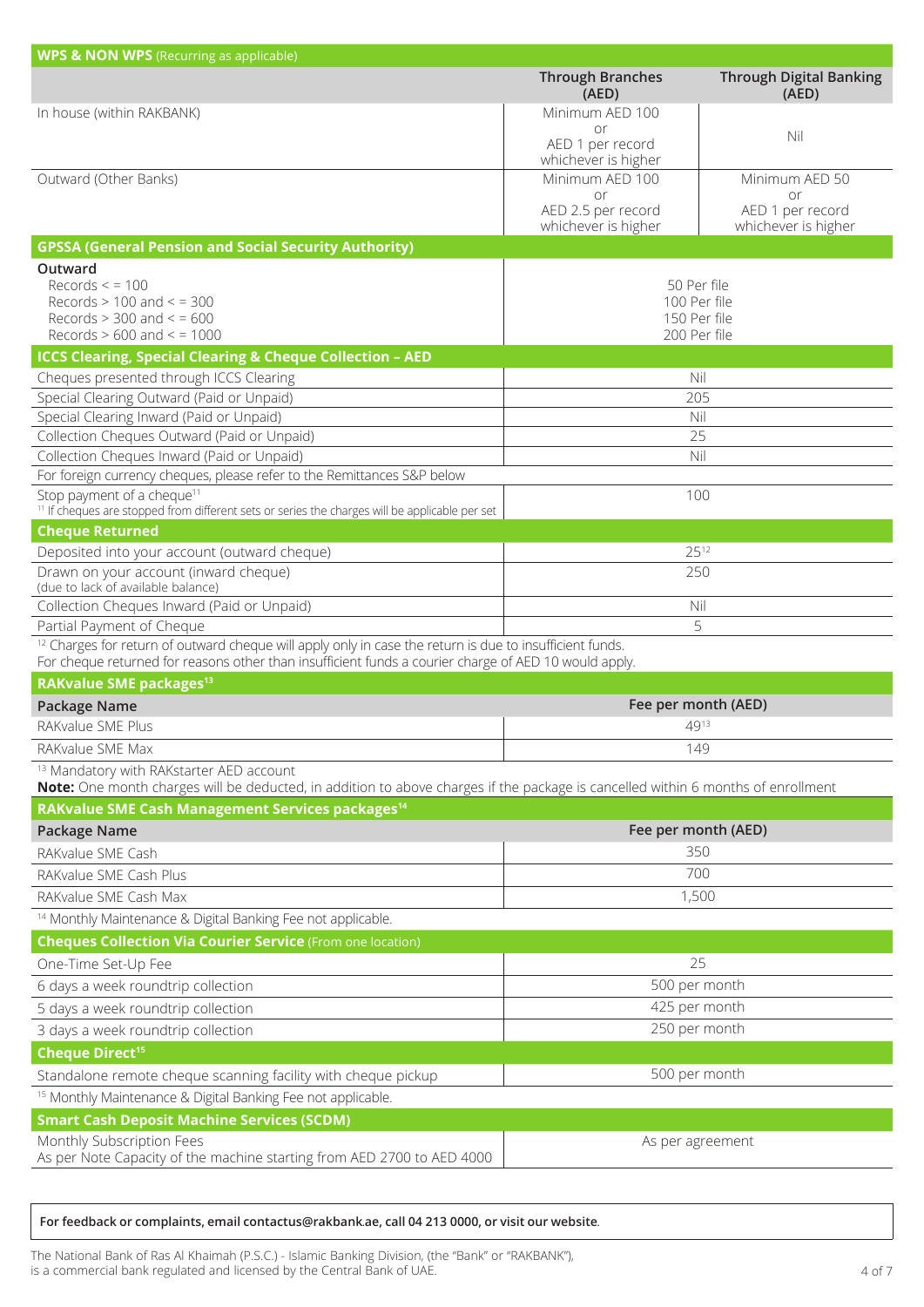| <b>Cancellation Terms</b> (Recurring as applicable)                            |           |  |  |
|--------------------------------------------------------------------------------|-----------|--|--|
| Re-allocation within same premises Fees per Machine within Dubai &<br>Sharjah  | AED 1,000 |  |  |
| Re-allocation within same premises Fees per Machine outside Dubai &<br>Sharjah | AED 1,500 |  |  |
| Re-allocation Outside premises Fees per Machine within Dubai & Sharjah         | AED 1,500 |  |  |
| Re-allocation Outside premises Fees per Machine outside Dubai &<br>Sharjah     | AED 2,000 |  |  |

1. 3 months advance notice to be provided.

2. Cancellation done within 3 years, 12 months month fee will be applicable.

**Cash Deposit at Transguard centers** 

| Charge Per Deposit Slip | AED 50 or 0.01% of the total amount (whichever is higher) |
|-------------------------|-----------------------------------------------------------|
|                         |                                                           |

#### **Important Notes:**

- 1. All RAKBANK charges are subject to changes with prior written notice to customers at the sole discretion of the Bank.
- 2. In line with the UAE's Value Added Tax (VAT) implementation from 1st January 2018, VAT at the rate of 5% will be levied on RAKBANK's fees and charges specified herein, wherever applicable and as per UAE law.

#### **Warnings**

1. Non-maintenance of the minimum average Balance will be subject to a monthly charges as covered below. **2. No profit will be paid if profit accrued is less than AED 10.** 

 $For feedback or complaints, email contactserakbankae, call 04 213 0000, or visit our website.$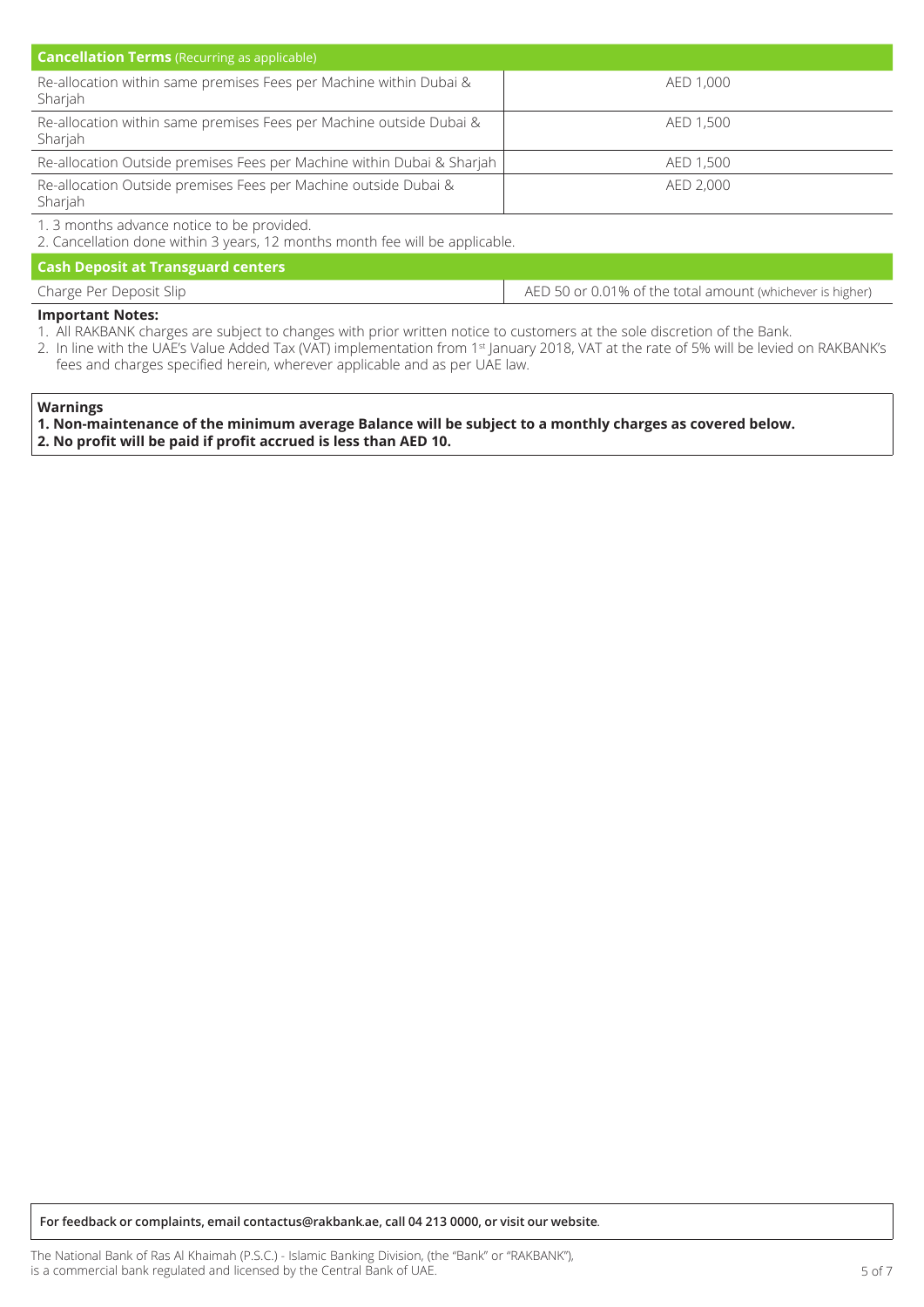

## **BUSINESS BANKING**

|  |  | <b>Business - Remittances Service and Price Guide (excluding VAT)</b> |
|--|--|-----------------------------------------------------------------------|
|  |  |                                                                       |

| Schedule of Fees & Charges with effect from 24-06-2022                                                          |                         |                                               |                                                       |  |
|-----------------------------------------------------------------------------------------------------------------|-------------------------|-----------------------------------------------|-------------------------------------------------------|--|
| <b>Drafts / Manager's Cheques</b> (Recurring as applicable)                                                     | (AED)                   |                                               | (AED)                                                 |  |
|                                                                                                                 | <b>Through Branches</b> |                                               | <b>Through Digital Banking</b>                        |  |
| Account holders                                                                                                 | 20                      |                                               | 10                                                    |  |
| Cancellation fee                                                                                                | 10016                   |                                               | $100^{16}$                                            |  |
| <sup>16</sup> Plus SWIFT/Telex and other bank charges, estimated between AED 42 and AED 127.                    |                         |                                               |                                                       |  |
| Foreign Currency Cheques (Recurring as applicable)                                                              |                         | <b>AED</b>                                    |                                                       |  |
| Cheques purchased                                                                                               |                         | (Min. 100, Max. 1000)                         | 0.125% + Foreign Currency Account Maintenance Charges |  |
| Special Clearing Outward (Paid or Unpaid)                                                                       |                         | $100^{17}$                                    |                                                       |  |
| Cheques for collection payable within UAE                                                                       |                         | 25                                            |                                                       |  |
| Cheques for collection payable overseas/payable by us                                                           |                         | 0.125%<br>(Min. 100, Max. 1000) <sup>17</sup> |                                                       |  |
| For any USD collection cheque, the correspondent bank charges are approximately USD 200 (estimated at AED 734). |                         |                                               |                                                       |  |
| Cheques for collection returned unpaid                                                                          |                         | $100^{17}$                                    |                                                       |  |
| <sup>17</sup> Plus correspondent bank and courier charges, if any, estimated between AED 48 and AED 565         |                         |                                               |                                                       |  |
| <b>Internal Fund Transfers</b>                                                                                  | <b>Through Branches</b> |                                               | <b>Through Digital Banking</b>                        |  |
| Internal Fund Transfers (Transfer within RAKBANK account)                                                       | 20                      |                                               | NiL                                                   |  |
| <b>Electronic Fund Transfers - Inward (Recurring as applicable)</b>                                             |                         | (AED)                                         |                                                       |  |
| Dirham Payments within UAE                                                                                      |                         |                                               |                                                       |  |
| In USD paid in USD <sup>18</sup>                                                                                | Nil                     |                                               |                                                       |  |
| In foreign currency paid in AED <sup>18</sup>                                                                   | Nil                     |                                               |                                                       |  |
| In foreign currency paid in foreign currency <sup>18</sup>                                                      |                         | Nil                                           |                                                       |  |
| <sup>18</sup> Free for inward EFT representing Salary / End of Service Benefits (EOSB) / Pension / Allowances.  |                         |                                               |                                                       |  |
| <b>Electronic Fund Transfers - Outward (Recurring as applicable)</b>                                            |                         |                                               |                                                       |  |
|                                                                                                                 | <b>Business Account</b> | RAKstarter<br>Account                         | <b>Elite Business</b>                                 |  |
| <b>Through Digital Banking</b>                                                                                  |                         |                                               |                                                       |  |
| Dirham Payments within UAE                                                                                      | 1 <sup>19</sup>         | $1^{19}$                                      | Nil                                                   |  |
| Dirham Payments outside UAE and Foreign currency Payments within/<br>outside UAE                                | 2520                    | 2520                                          | Nil                                                   |  |
| <b>Through Digital Banking</b>                                                                                  |                         |                                               |                                                       |  |
| Dirham Payments within UAE                                                                                      | 5019                    | 5019                                          | 5019                                                  |  |
| Dirham Payments outside UAE and Foreign currency Payments within/                                               | 5019                    | 10019                                         | 5019                                                  |  |

outside UAE

<sup>19</sup> Plus additional charge of AED 1 for outward EFT within UAE (Including Standing Instructions), other than Salary/End of Service Benefits (EOSB)/Pension/<br>Allowances where all charges are remitters account.

<sup>20</sup> Plus beneficiary bank charges, if any (including Standing instructions). Additional charges will apply where payment is to be sent with charges on remitter depending on the country/currency of payment.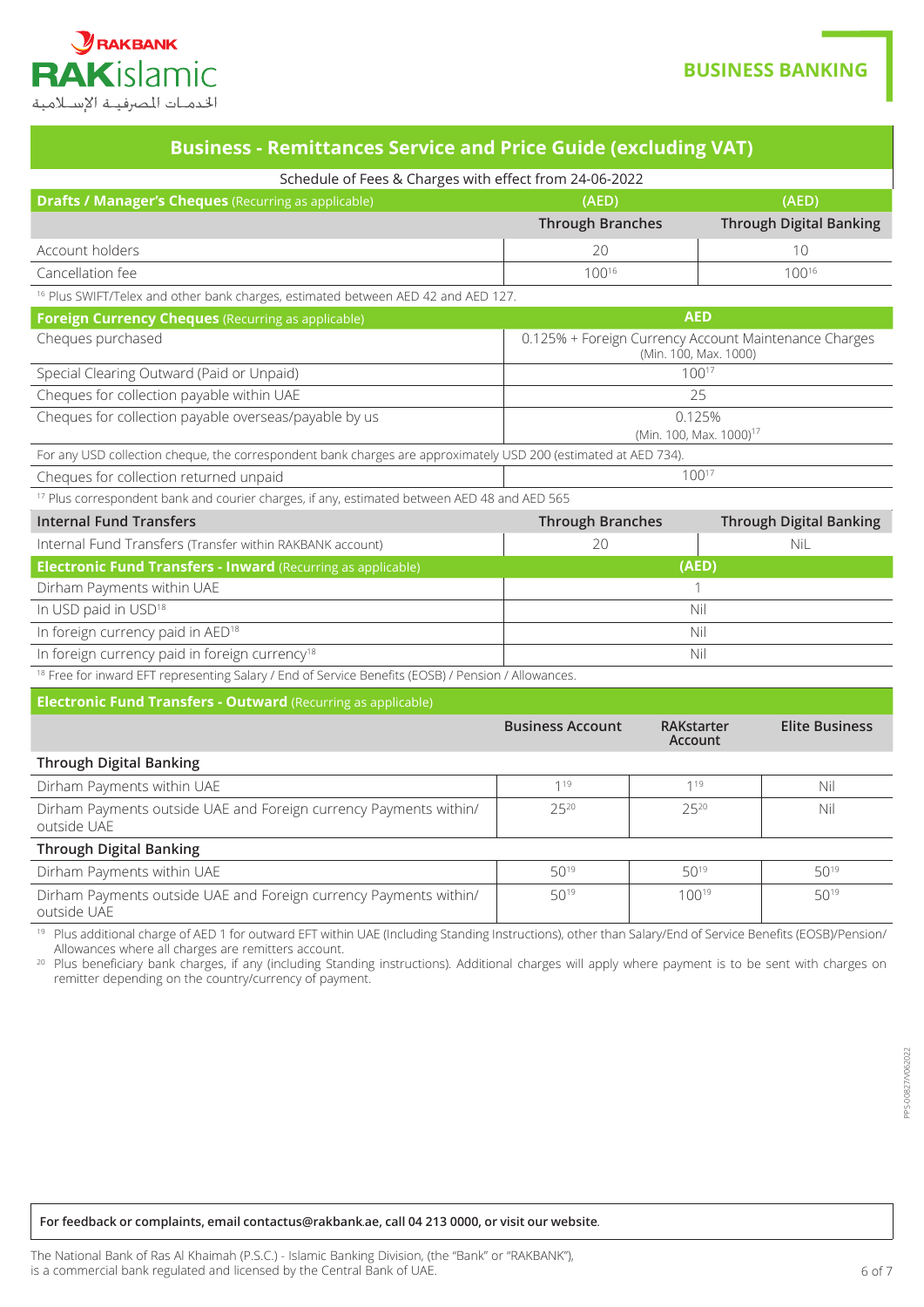| <b>INR Transfers to India via RAKMoneyTransfer</b><br>(Through Digital Banking)                              | (AED)                                          |
|--------------------------------------------------------------------------------------------------------------|------------------------------------------------|
| Transfers $\leq$ AED 500                                                                                     | 5.25                                           |
| Transfers from AED 500.01 - 1000                                                                             | 10.50                                          |
| Transfers Transfers > AED 1000                                                                               | 15.75                                          |
| Amendment/Cancellation/Fate enquiry of Electronic Fund<br><b>Transfers sent via swift</b>                    | (AED)                                          |
| Account Holders                                                                                              | $25^{21}$                                      |
| <sup>21</sup> Plus overseas bank charges, if any.                                                            |                                                |
| <b>Foreign Currency Notes</b>                                                                                |                                                |
| Debit or credit account in same currency In USD                                                              | 1.5%                                           |
| In other currencies (GBP or EURO)                                                                            | 1.5%                                           |
| <b>Additional charges on RAKMoneyTransfer</b><br>(which may apply on below scenarios by Correspondent Banks) |                                                |
| Corridor                                                                                                     | Cancellation/stop payment/recall/reject/return |
| India                                                                                                        | From AED 0 to AED 21                           |

#### **Important Notes:**

1. All RAKBANK charges are subject to changes with prior written notice to customers at the sole discretion of the Bank.

2. In line with the UAE's Value Added Tax (VAT) implementation from 1st January 2018, VAT at the rate of 5% will be levied on RAKBANK's the contract of the charge charges of the charges of the charges specified herein, wherever applicable and as per UAE law.

3. RAKMoneyTransfer charges are inclusive of the 5% VAT.

*for feedback or complaints, email contactus@rakbank.ae, call 04 213 0000, or visit our website.*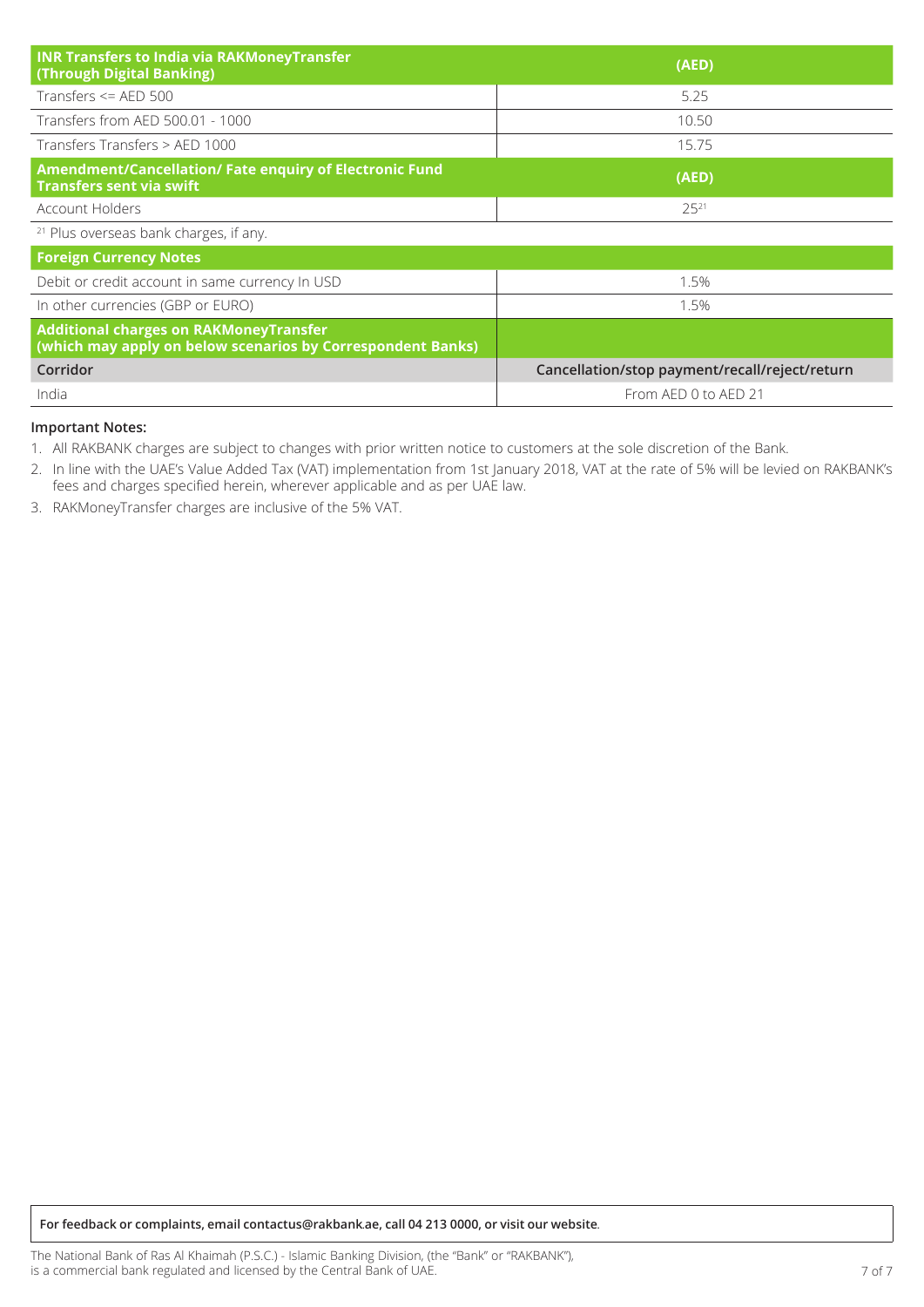



# **دليل الخدمات واألسعار لخدمات الحساب - لألعمال )باستثناء ضريبة القيمة المضافة(**

|                                                                                                                                 |              |              | جدول الرسوم والنفقات سارية من 2022-06-24                          |
|---------------------------------------------------------------------------------------------------------------------------------|--------------|--------------|-------------------------------------------------------------------|
| جنيه استرليني/يورو                                                                                                              | دولار أمريكى | درهم إماراتي | الحد الأدني للرصيد الدائن                                         |
| 10,000                                                                                                                          | 10,000       | 25,000       | حساب جارى للأعمال                                                 |
| Nil                                                                                                                             | 10,000       | 25,000       | حساب فايننس للأعمال                                               |
| 10,000                                                                                                                          | 10,000       | 25,000       | حساب الوديعة تحت الطلب<br>(دون فائدة على الأرصدة تحت الحد الأدنى) |
| لا يطبق                                                                                                                         | لا يطبق      | لا يطبق      | حساب راك ستارتر                                                   |
| متوسط الحد الأدنى للرصيد الائتماني الشهري هو 500,000 درهم / أو ما<br>يعادلها من العملات الأجنبية على مستوى المنشأة              |              |              | حساب إليت                                                         |
| 10,000                                                                                                                          | 10,000       | 25,000       | حساب الوديعه الملغاة                                              |
| جنيه استرليني/يورو                                                                                                              | دولار أمريكى | درهم إماراتي | الرسوم الشهرية في حال عدم التقيد بالحد الأدني للرصيد <sup>1</sup> |
| Nil                                                                                                                             | $*50$        | $*50$        | فايننس للأعمال                                                    |
| $*50$                                                                                                                           | $*50$        | $*50$        | حساب جارى للأعمال                                                 |
| لا يطبق                                                                                                                         | لا يطبق      | لا يطبق      | حساب راك ستارتر <sup>2</sup>                                      |
| رسوم بقيمة 250 درهم شهرياً في حال عدم الاحتفاظ بمتوسط الحد الأدنى<br>للرصيد الأئتمانى الشهرى وهو 500.000 درهم على مستوى المنشأة |              |              | حساب إليت                                                         |

\* يجب االحتفاظ بمتوسط الحد األدنى للرصيد االئتماني الشهري وهو 25.000 درهم على مستوى المنشأة.

| ر سوم الصيانة الشهرية للحساب <sup>2</sup> أ | درهم إماراتى |
|---------------------------------------------|--------------|
| حساب جارى للأعمال وحساب فاينانس             | 350          |
| حساب إليت                                   | 399          |
| خدمة تعجيل فتح الحساب (تدفع مرة واحدة)      | 250          |

مالحظات:

- .1 بالنسبة للرسوم الشهرية لعدم الحفاظ على الحد األدنى لمتوسط الرصيد ورسوم صيانة الحساب الشهرية، لن يكون هناك أي رسوم لعمالء البنك الجدد ألول ثالثة أشهر من فتح الحساب.
	- .2 بالنسبة لحسابات راك ستارتر ، لن يتم تحصيل رسوم صيانة الحساب الشهرية عن الشهر األول من فتح الحساب.
- .3 يجب الحفاظ على الحد األدنى لمتوسط الرصيد االئتماني الشهري البالغ 250.000 درهم إماراتي أو ما يعادله على مستوى المنشأة لتجنب الحساب الشهري رسوم الصيانة.

| حساب الوديعة الملغاة                                                                                                                                             | درهم إماراتي                                                                                                                                                            |  |  |
|------------------------------------------------------------------------------------------------------------------------------------------------------------------|-------------------------------------------------------------------------------------------------------------------------------------------------------------------------|--|--|
| الإلغاء المبكر                                                                                                                                                   | سيتم تخفيض وزن الوديعة المطبق بمقدار %50<br>لأقرب فترة سارية للإيداع.                                                                                                   |  |  |
| <b>خدمات أخرى</b> (متكررة حسب الطلب)                                                                                                                             | درهم إماراتي                                                                                                                                                            |  |  |
| رسوم معاملات الصراف (شهرى)                                                                                                                                       |                                                                                                                                                                         |  |  |
| إليت للأعمال                                                                                                                                                     | لا شىء                                                                                                                                                                  |  |  |
| معاملات الصراف للحساب الجارى للأعمال وحساب راك فايننس للأعمال                                                                                                    |                                                                                                                                                                         |  |  |
| 0 إلى 2 معاملات                                                                                                                                                  | لا شىء                                                                                                                                                                  |  |  |
| 3 معاملات فأكثر                                                                                                                                                  | لكل معاملة                                                                                                                                                              |  |  |
| حساب راك ستارتر                                                                                                                                                  | لكل معاملة                                                                                                                                                              |  |  |
| رسوم المعاملات النقدية الكبيرة (جميع معاملات الصراف ومعاملات أجهزة الإيداع النقدى)                                                                               |                                                                                                                                                                         |  |  |
| $\mathbf{I} = \mathbf{I} + \mathbf{II}$ and $\mathbf{I} = \mathbf{I} + \mathbf{II}$ and $\mathbf{I} = \mathbf{II} + \mathbf{II}$ and $\mathbf{II} = \mathbf{II}$ | $1 - 1125$<br>$\frac{1}{2}$ $\frac{1}{2}$ $\frac{1}{2}$ $\frac{1}{2}$ $\frac{1}{2}$ $\frac{1}{2}$ $\frac{1}{2}$ $\frac{1}{2}$ $\frac{1}{2}$ $\frac{1}{2}$ $\frac{1}{2}$ |  |  |

| الحد النقدق التراكمي لليوم الواحد                                    | النسبة المئوية للشحن | افئة العميل    |
|----------------------------------------------------------------------|----------------------|----------------|
| الحساب الجارى للأعمال، وحساب راك ستارتر، والحساب الجارى لراك للأعمال | 0.10%                | > 500,000 درهم |
| عملاء إليت للأعمال                                                   | 0.05%                | > 1 مليون درهم |

**مالحظة مهمة:** تطبق رسوم التعامل مع المعامالت النقدية الكبيرة إذا تجاوز الحد النقدي التراكمي الحد اليومي - اإليداع والسحب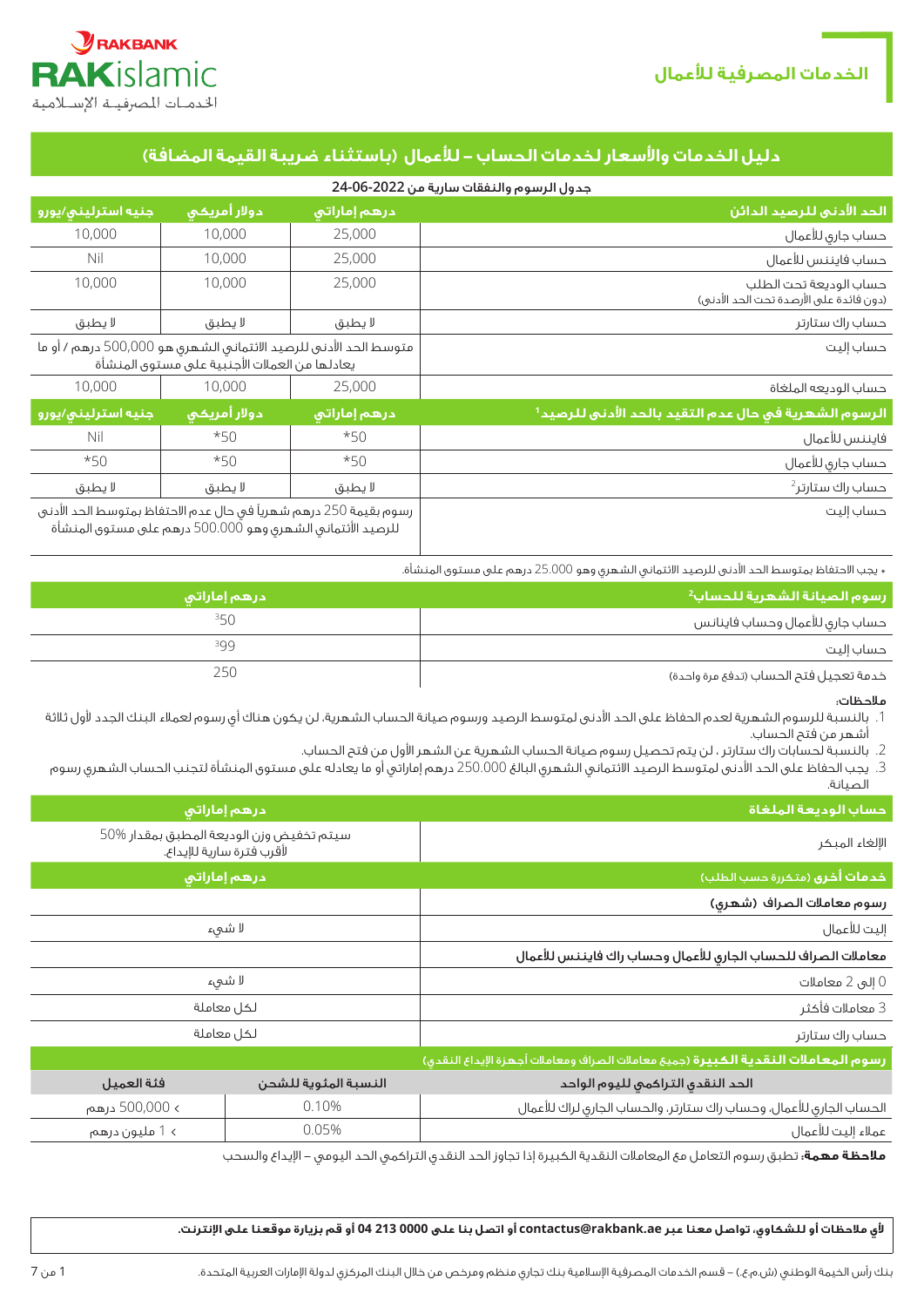| خدمات أخرى (متكررة حسب الطلب)                                                                                                                                                                                                                                   |                                  |                                                    |
|-----------------------------------------------------------------------------------------------------------------------------------------------------------------------------------------------------------------------------------------------------------------|----------------------------------|----------------------------------------------------|
| إصدار دفتر شيكات                                                                                                                                                                                                                                                | من خلال الفروع<br>(درهم إماراتی) | من خلال الخدمات المصرفية<br>الرقمية (درهم إماراتي) |
| إليت للأعمال                                                                                                                                                                                                                                                    | لا شىء                           | لا شىء                                             |
| الحساب الجاري للأعمال وحساب راك فايننس                                                                                                                                                                                                                          |                                  |                                                    |
| دفتر الشيكات الأول (سنوياً)                                                                                                                                                                                                                                     | لا شىء                           | لا شىء                                             |
| دفتر الشيكات الثانى                                                                                                                                                                                                                                             | 100                              | 50                                                 |
| حساب راك ستارتر                                                                                                                                                                                                                                                 |                                  |                                                    |
| دفتر الشيكات الأول (سنوياً)                                                                                                                                                                                                                                     | لا شىء                           | لا شىء                                             |
| دفتر الشيكات الثانى                                                                                                                                                                                                                                             | 100                              | 75                                                 |
| <b>ملاحظة هامة</b> ؛ في إطار توجيهات المصرف المركزي، ستقوم شركة الاتحاد للمعلومات الائتمانية (AECB) بإصدار تقرير ائتماني للعملاء الجدد (لم تتجاوز علاقتهم<br>المصرفية مع البنـك فتـرة 6 أشهر) قبـل اصـدار دفتـر شـيكات لهم. وبموجب هـذ<br>للمعلومات الائتمانية. |                                  |                                                    |
| المالين وتمميز التفيش فتنمس الروام والموا                                                                                                                                                                                                                       |                                  |                                                    |

| طلب توصيل كشف حساب مطبوع                                                                                                                                                                                                                                                                         |                 |
|--------------------------------------------------------------------------------------------------------------------------------------------------------------------------------------------------------------------------------------------------------------------------------------------------|-----------------|
| إليت للأعمال                                                                                                                                                                                                                                                                                     | لا شىء          |
| حساب جارى للأعمال وحساب تمويل الأعمال (للمنشآت الفردية، كشف الحساب المادى<br>الشهرى مجانى للطلب الأول فى الشهر)                                                                                                                                                                                  | 10 للكشف الواحد |
| طلب كشف حساب إلكترونى                                                                                                                                                                                                                                                                            | لا شىء          |
| إقفال الحساب خلال ستة أشهر                                                                                                                                                                                                                                                                       | 200             |
| رسوم التغيير من حساب إليت للأعمال إلى الحساب الجارى للأعمال/حساب راك ستارتر/<br>حساب راك فايننس فى غضون 12 شهراً من تاريخ التسجيل/الترقية                                                                                                                                                        | 500             |
| رسوم الترقية من حساب راك ستارتر إلى الحساب الجارى للأعمال فى غضون 12 شهراً من<br>تاريخ التسجيل <sup>4</sup><br><sup>4</sup> لن يتم احتساب أي رسوم عند الترقية من حساب راك ستارتر إلى حساب راك إليت للأعمال.                                                                                      | 250             |
| $^5$ شهادة الرخصة التجارية/شهادة الأسهم/عقد التأسيس $^5$<br>5 سيتم إضافة أى تكاليف خارجية لإجراء المعاملات الحكومية.                                                                                                                                                                             | 250             |
| رخصة تجارية سارية المفعول غير مقدمة لأكثر من 60 يوماً بعد انتهاء الرخصة الحالية                                                                                                                                                                                                                  | 250 شهرياً      |
| تغيير الملف الشخصى <sup>6</sup><br>تغيير حالة الشركة/تغيير اسم الشركة/تغيير النشاط/إضافة مساهم/حذف مساهم. إضافة مالك $^6$<br>منغرد /حذف مالك منغرد /حذف مفوض بالتوقيع متوفى/حذف مساهم متوفى.<br>إضافة أو حذف المفوضين بالتوقيع من خلال عقد التأسيس/قرار المجلس/لن يتم احتساب رسوم<br>على التغويض | 100             |
| رسالة تأكيد الرصيد موجهة إليك <sup>7</sup><br>من خلال الخدمة المصرفية الرقمية<br>من خلال الغروع<br><sup>7</sup> تطبق الرسوم لعملاء إدارة الثروات وعملاء الخدمات المصرفية للشركات الذين يحصلون على هذه<br>الخدمات من خلال الغروع.                                                                 | 50<br>100       |
| رسالة تأكيد الرصيد موجهة إلى المدقق/آخرين $\sqrt{ }$<br>من خلال الخدمة المصرفية الرقمية<br>من خلال الغروع<br>تطبق الرسوم لعملاء إدارة الثروات وعملاء الخدمات المصرفية للشركات الذين يحصلون على هذه $^7$<br>الخدمات من خلال الغروع.                                                               | 100<br>200      |
| شهادة مسؤولية قانونية                                                                                                                                                                                                                                                                            | 500             |
| شهادة إخلاء طرف                                                                                                                                                                                                                                                                                  | 100             |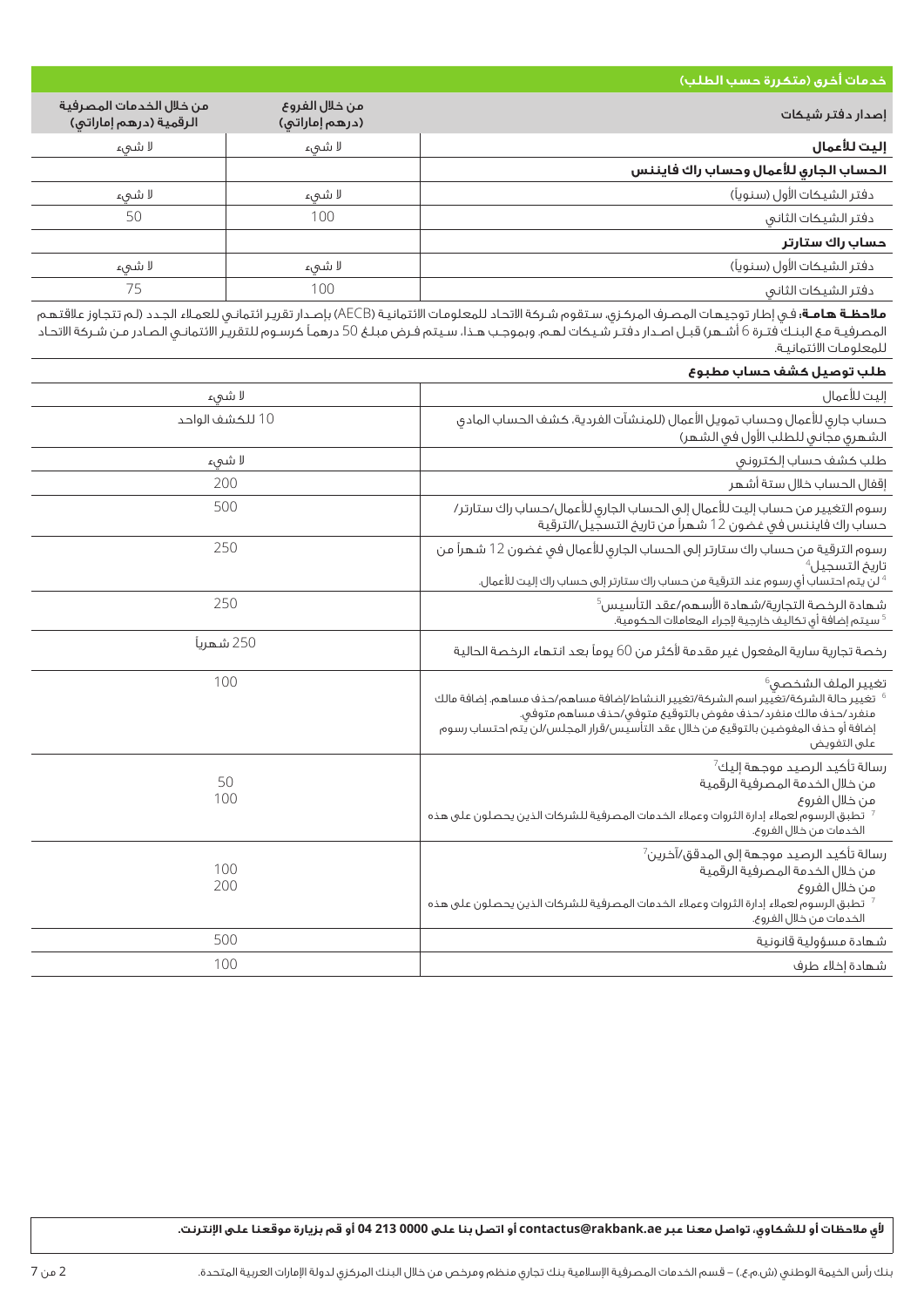| خدمات أخرى (متكررة حسب <u>الطلب)</u>                                                                                                                                                                                                                                                                                                                                          |                                                |                                     |  |  |
|-------------------------------------------------------------------------------------------------------------------------------------------------------------------------------------------------------------------------------------------------------------------------------------------------------------------------------------------------------------------------------|------------------------------------------------|-------------------------------------|--|--|
|                                                                                                                                                                                                                                                                                                                                                                               | (AED)                                          |                                     |  |  |
| نسخة طبق الأصل عن كشف الحساب<br>آخر بيان دورة مكتملة                                                                                                                                                                                                                                                                                                                          | مجانآ                                          |                                     |  |  |
| رسوم كشف الحساب المتكررة                                                                                                                                                                                                                                                                                                                                                      | > 12 شهر<br>> شهر واحد – =< 12 شهر             |                                     |  |  |
| راك إليت للأعمال<br>من خلال الخدمة المصرفية الرقمية<br>من خلال الغروع                                                                                                                                                                                                                                                                                                         | 50<br>200                                      | 100<br>400                          |  |  |
| الحساب الجارى للأعمال وحساب راك ستارتر<br>من خلال الخدمة المصرفية الرقمية<br>من خلال الغروع                                                                                                                                                                                                                                                                                   | 100<br>200                                     | 200<br>400                          |  |  |
| ملاحظات هامة:<br>• تطبق رسوم طلبات كشف الحساب المكررة أيضاً على عملاء النخبة وعملاء للشركات للطلبات من خلال الفروع.<br>• تطبق رسوم كشف الحساب المكرر على كل حساب ولكل مجموعة.                                                                                                                                                                                                 |                                                |                                     |  |  |
|                                                                                                                                                                                                                                                                                                                                                                               | من خلال الفروع                                 | من خلال الخدمات<br>المصرفية الرقمية |  |  |
| رسالة مرجعية                                                                                                                                                                                                                                                                                                                                                                  | 100                                            | 50                                  |  |  |
| تقرير مالى/رسالة للأغراض العقارية                                                                                                                                                                                                                                                                                                                                             | 100                                            | 100                                 |  |  |
| نسخ من الشيكات<br>لمدة أقصاها 3 أشهر (لكل إصدار)<br>من 3-12 شهراً (لكل إصدار)<br>أكثر من سنة واحدة (لكل إصدار)                                                                                                                                                                                                                                                                | 25<br>75<br>200                                |                                     |  |  |
| نسخة عن الرسائل/الوثائق الأخرى/طلبات التدقيق<br>لمدة أقصاها 3 أشهر (لكل إصدار)<br>من 3-12 شهراً (لكل إصدار)<br>أكثر من سنة واحدة (لكل إصدار)                                                                                                                                                                                                                                  | 25<br>75<br>200                                |                                     |  |  |
| الشيكات المؤجلة للتحصيل (لكل إصدار)                                                                                                                                                                                                                                                                                                                                           | 20                                             |                                     |  |  |
| سحب/التقديم المتأخر للشيكات المؤجلة للتحصيل (لكل إصدار)                                                                                                                                                                                                                                                                                                                       | 50                                             |                                     |  |  |
| رسوم الحساب غير النشط <sup>8</sup><br>تطبق الرسوم بما يعادل الدرهم الإماراتي.<br><sup>8</sup> يعتبر الحساب غير مستخدماً إذا لم تتمّ أية عملية سحب او إيداع لأكثر من سنة واحدة.                                                                                                                                                                                                | 100 سنوياً                                     |                                     |  |  |
| رسوم الحساب غير المستخدم                                                                                                                                                                                                                                                                                                                                                      | لا شىء                                         |                                     |  |  |
| رسوم المعاملات الرقمية<br>استغسارات التسجيل<br>تسجيل الأعمال لعملاء الأعمال أصحاب المعاملات الحالية – على مستوى الشركة)<br>الدخول للشركات<br>$^{\circ}$ سيتم الإعفاء من الرسوم الشهرية للخدمات المصرفية الرقمية للتالى:<br>1) حساب راك ستارتر مع باقة راك فاليو الخاصة للشركات<br>2) العملاء الذين لديهم باقة راك فاليو لخدمات إدارة النقد<br>3) عملاء تحصيل الشيكات المباشرة | لا شىء<br><sup>9</sup> 50 شهرياً<br>100 شهرياً |                                     |  |  |
| أوامر التحويل المستديمة<br>الإعداد الأول<br>إلغاء التعليمات الثابتة<br>تعــديـــل                                                                                                                                                                                                                                                                                             | 50<br>لا شىء<br>لا شىء                         |                                     |  |  |
| إعداد طلبات معرفة الرصيد<br>الإعداد الأول<br>إلغاء التعليمات الثابتة                                                                                                                                                                                                                                                                                                          | لا شىء<br>لا شىء                               |                                     |  |  |
| الرسوم الناتجة عن تعطيل التعليمات المستدامة<br>الإعداد الأول<br>إلغاء التعليمات الثابتة                                                                                                                                                                                                                                                                                       | 200<br>لا شىء                                  |                                     |  |  |
| رسوم تعليمات الخصم المباشر                                                                                                                                                                                                                                                                                                                                                    |                                                |                                     |  |  |
| التسجيل فى الخصم المباشر                                                                                                                                                                                                                                                                                                                                                      | 25                                             |                                     |  |  |
| رسوم إخفاق تفويض الخصم المباشر                                                                                                                                                                                                                                                                                                                                                | 250                                            |                                     |  |  |
| بسبب عدم توفر الرصيد الكافى (بنك الدفع)                                                                                                                                                                                                                                                                                                                                       | لا شىء                                         |                                     |  |  |
| يقاف تفويض الدفع عن طريق الخصم المباشر نحو التمويل وبطاقات الائتمان المتوافقة مع<br>الشريعة الإسلامية ومنتجات التمويل الأخرى.10                                                                                                                                                                                                                                               | لا شىء                                         |                                     |  |  |
| 1 <b>0 ملاحظة:</b> لا يمكن الإلغاء بدون تأكيد البنك صاحب العلاقة.                                                                                                                                                                                                                                                                                                             |                                                |                                     |  |  |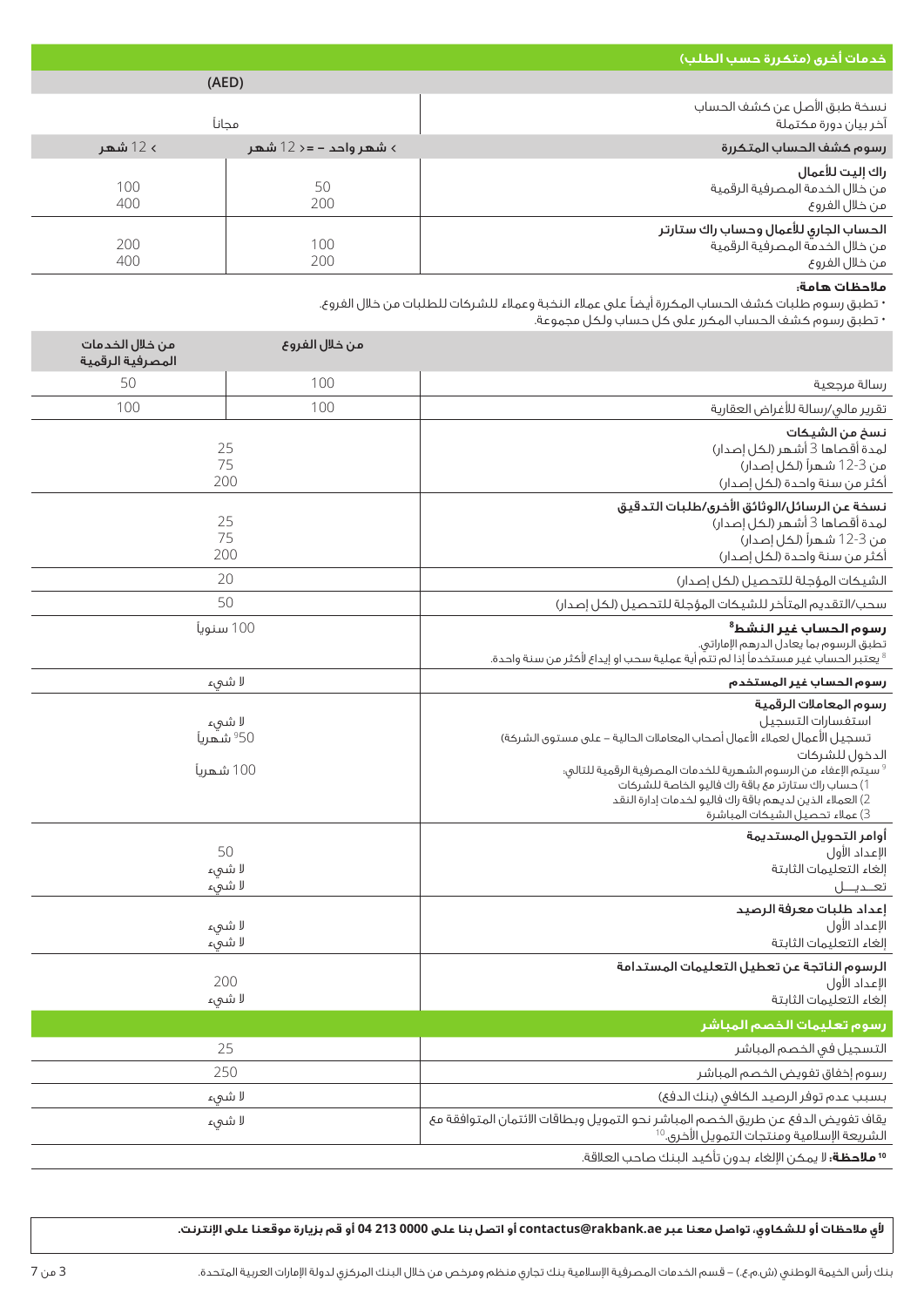|                                                        |                                                            | نظام حماية الأجور وبدون نظام حماية الأجور                                                                                                                                    |  |
|--------------------------------------------------------|------------------------------------------------------------|------------------------------------------------------------------------------------------------------------------------------------------------------------------------------|--|
| من خلال الخدمات المصرفية<br>الرقمية (درهم إماراتي)     | من خلال الفروع<br>(درهم إماراتی)                           |                                                                                                                                                                              |  |
| لا شىء                                                 | 100درهم كحد أدني<br>أو درهم واحد لكل سجل<br>أيهما أكثر     | تحويل (داخل البنك)                                                                                                                                                           |  |
| 50 درهم کحد أدني<br>أو درهم واحد لكل سجل<br>أيهما أكثر | 100درهم كحد أدني<br>أو 2.5 درهم واحد لكل سجل<br>أيهما أكثر | الصادر (البنوك الأخرى)                                                                                                                                                       |  |
|                                                        |                                                            | الهيئة العامة للمعاشات والتأمينات الاجتماعية                                                                                                                                 |  |
|                                                        |                                                            | الصادر                                                                                                                                                                       |  |
| 50 للملف<br>100 للملف<br>150 للملف<br>200 للملف        |                                                            | $100 = \sqrt{2}$ السجلات<br>السجلات >= 100 و <= 300<br>السجلات > 300 و <= 600<br>السجلات > 600 و <= 1000                                                                     |  |
|                                                        |                                                            | نظام المقاصة الصورية، المقاصة الخاصة وتحصيل الشيكات – درهم إماراتي                                                                                                           |  |
| 205                                                    | لا شىء                                                     | تقديم الشيكات من خلال نظام المقاصة الصورية<br>المقاصة الخارجية الخاصة (المدفوعة، غير المدفوعة)                                                                               |  |
| لا شىء                                                 |                                                            | المقاصة الداخلية الخاصة (المدفوعة، غير المدفوعة)                                                                                                                             |  |
| 25                                                     |                                                            | تحصيل الشيكات الخارجية (المدفوعة، غير المدفوعة)                                                                                                                              |  |
| لا شىء                                                 |                                                            | تحصيل الشيكات الداخلية (المدفوعة، غير المدفوعة)<br>للحصول على الشيكات بالعملات الأجنبية، يرجى الرجوع إلى دليل الخدمات والأسعار                                               |  |
| 100                                                    |                                                            | إيقاف دفع الشيك <sup>11</sup>                                                                                                                                                |  |
|                                                        |                                                            | <sup>11</sup> إذا تم إيقاف الشيكات من مجموعات أو فئات مختلفة، فإن الرسوم ستطبق لكل مجموعة.                                                                                   |  |
|                                                        |                                                            | الشيكات المرتجعة                                                                                                                                                             |  |
| 1225                                                   |                                                            | المودعة فى حسابك (شيك صادر)                                                                                                                                                  |  |
| 250                                                    |                                                            | مسحوبة على حسابك (شيك وارد)<br>(بسبب عدم توفر الرصيد)                                                                                                                        |  |
| لا شىء                                                 |                                                            | تحصيل شيكات واردة (مدفوعة وغير مدفوعة)                                                                                                                                       |  |
|                                                        | 5                                                          | الوفاء الجزئى للشيك                                                                                                                                                          |  |
|                                                        |                                                            | سيتم تطبق رسوم إعادة الشيكات الصادرة المرتجعة فقط فى حالة عدم وجود رصيد كاف. $^{12}$<br>تسليم الشيكات المرتجعة للمؤسسات الصغيرة والمتوسطة عبر خدمة التوصيل السريعة 10 دراهم. |  |
|                                                        |                                                            | باقة راك فاليو للشركات الصغيرة والمتوسطة <sup>13</sup>                                                                                                                       |  |
| الرسوم الشهرية (بالدرهم الإماراتي)                     |                                                            | إسم الباقة                                                                                                                                                                   |  |
| 1349                                                   |                                                            | راك فاليو الخاصة للشركات الصغيرة والمتوسطة                                                                                                                                   |  |
| 149                                                    |                                                            | راك فاليو العليا للشركات الصغيرة والمتوسطة                                                                                                                                   |  |
|                                                        |                                                            | إلزامي مع حساب راك ستارتر بالدرهم الإماراتي $^{13}$<br><b>ملاحظة</b> ؛ سيتم خصم رسوم شهر واحد، بالإضافة إلى الرسوم المذكورة أعلاه إذا تم إلغاء الباقة خلال 6 أشهر من التسجيل |  |
|                                                        |                                                            | باقة راك فاليو للشركات الصغيرة والمتوسطة – خدمات إدارة النقد <sup>14</sup>                                                                                                   |  |
|                                                        | الرسوم الشهرية (بالدرهم الإماراتي)                         | إسم الباقة                                                                                                                                                                   |  |
| 350                                                    |                                                            | راك فاليو كاش للشركات الصغيرة والمتوسطة                                                                                                                                      |  |
| 700                                                    |                                                            | راك فاليو كاش بلس للشركات الصغيرة والمتوسطة                                                                                                                                  |  |
|                                                        | 1,500                                                      | راك فاليو كاش ماكس للشركات الصغيرة والمتوسطة                                                                                                                                 |  |
|                                                        |                                                            | لا تنطبق رسوم الصيانة الشهرية والخدمات المصرفية الرقمية                                                                                                                      |  |
|                                                        | 25                                                         | تحصيل الشيكات عبر خدمة البريد السريع (من موقع واحد)                                                                                                                          |  |
|                                                        |                                                            | رسوم الإعداد لمرة واحدة                                                                                                                                                      |  |
| 500 شهرياً                                             | 425 شهريآ                                                  | تحصيل 6 أيام فى الأسبوع                                                                                                                                                      |  |
| 250 شهريآ                                              |                                                            | تحصيل 5 أيام فى الأسبوع                                                                                                                                                      |  |
|                                                        |                                                            | تحصيل 3 أيام في الأسبوع<br>خدمة تحصيل الشيكات مباشرة <sup>15</sup>                                                                                                           |  |
| 500 شهريآ                                              |                                                            |                                                                                                                                                                              |  |
|                                                        |                                                            | إمكانية مسح الشيكات المستقلة عن بعد مع خدمة استلام الشيكات<br><sup>15</sup> لا تنطبق رسوم الصيانة الشهرية ورسوم الخدمات المصرفية الرقمية                                     |  |
|                                                        |                                                            |                                                                                                                                                                              |  |
|                                                        |                                                            | خدمات أجهزة الإيداع سمارت كاش                                                                                                                                                |  |
| حسب الإتفاقية                                          |                                                            | رسوم الاشتراك الشهرية<br>حسب استيعاب جهاز الإيداع للعملة الورقية من 2700 درهم إلى 4000 درهم                                                                                  |  |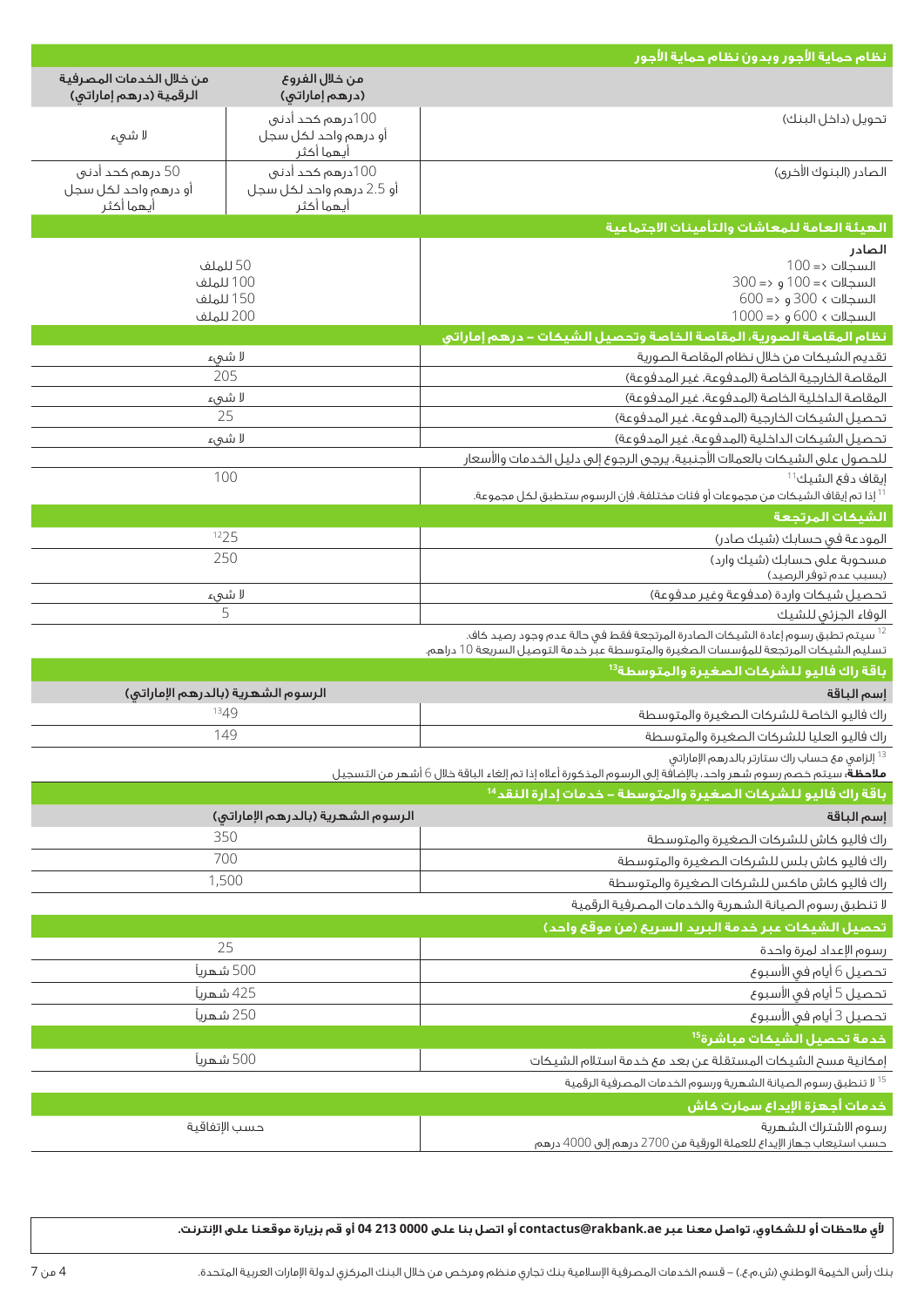| شروط الإلغاء                                                |            |
|-------------------------------------------------------------|------------|
| رسوم إعادة التوزيع لكل جهاز فى نفس المبنى داخل دبى والشارقة | 1,000 درهم |
| رسوم إعادة التوزيع لكل جهاز فى نفس المبنى خارج دبى والشارقة | 1,500 درهم |
| رسوم إعادة التوزيع لكل جهاز خارج المبنى داخل دبى والشارقة   | 1,500 درهم |
| رسوم إعادة التوزيع لكل جهاز خارج المبنى خارج دبى والشارقة   | 2,000 درهم |
|                                                             |            |

.1 تقديم إشعار مسبق قبل 3 أشهر. .2 اذا تم إلغاء الحجز خالل 3 سنوات، سيتم تطبيق 12 شهر من الرسوم.

### **إيداع نقدي في مراكز ترانس جارد**

| $\sim$ $\sim$<br>$-$ % $0.1$<br>باڭ در ھەر او "<br>الہ۔<br>(انتصام ا<br>، ۱۱ م۱۱ م. | - 111<br>ഹറ |
|-------------------------------------------------------------------------------------|-------------|
|                                                                                     |             |

## **مالحظات هامة:**

.1 ً تخضع جميع الرسوم للتغييرات بإخطار كتابي مسبق للعمالء وفقا لتقدير البنك المطلق.

.2 توافقـً مـع تطبيـق ضريبـة القيمـة المضافـة فـي دولـة اإلمـارات العربيـة المتحـدة اعتبـارًا مـن 1 ينايـر 2018 سـيتم فـرض نسـبة 5% علـى رسـوم ومصروفـات راك بنـك المحـددة هنـا، حيثمـا ينطبـق ذلـك وفقـً لقانـون دولـة اإلمـارات العربيـة المتحـدة.

#### **تحذيرات**

- **.1 سيخضع عدم الحفاظ على الحد األدنى لمتوسط الرصيد لرسوم شهرية على النحو المبين أدناه.** 
	- **.2 لن يتم دفع أي ربح إذا كان الربح المستحق أقل من 10 دراهم إماراتية.**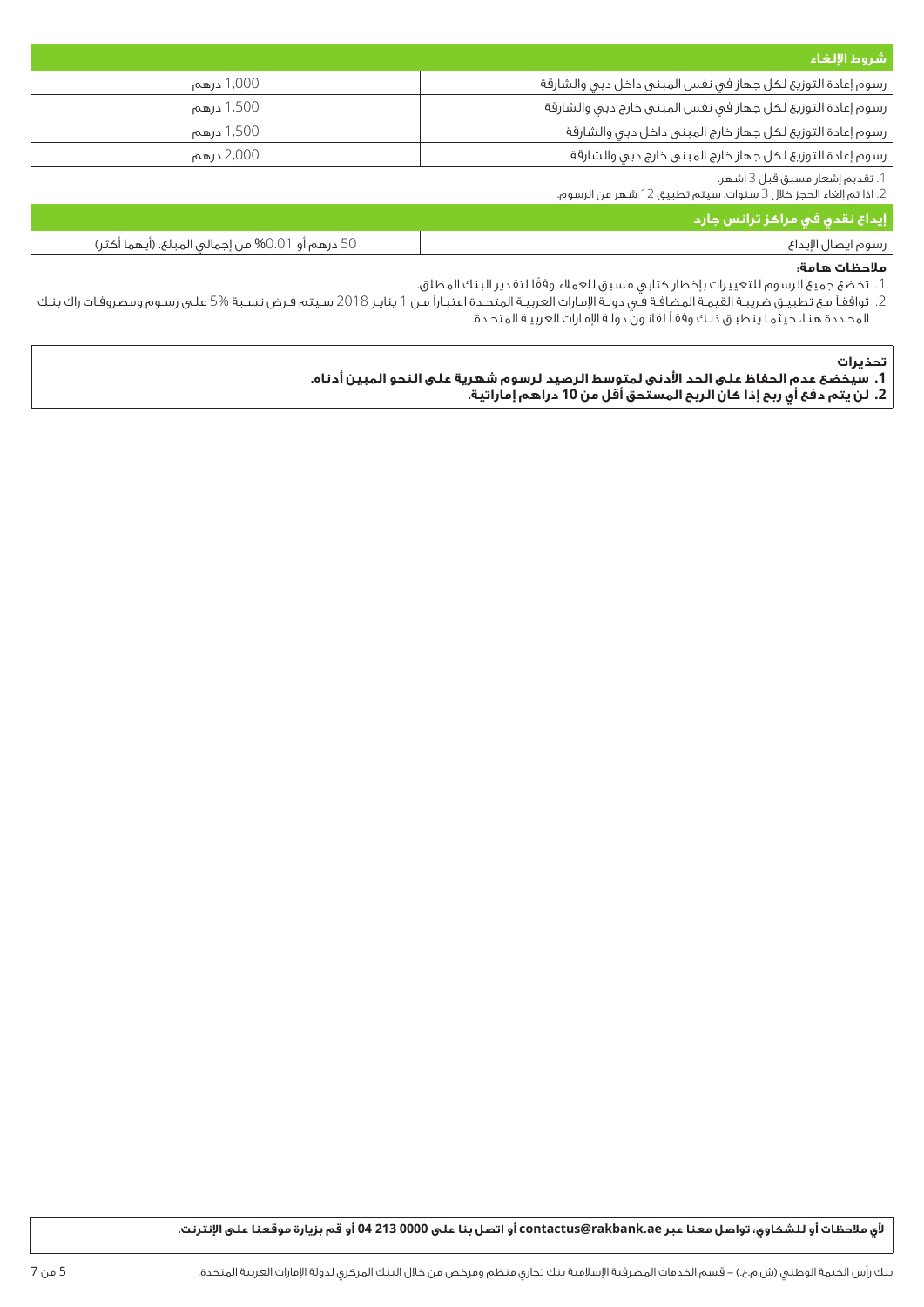

| احدمات المصارفيته الإستادمية                                                          |                  |                |                                                                                                            |
|---------------------------------------------------------------------------------------|------------------|----------------|------------------------------------------------------------------------------------------------------------|
|                                                                                       |                  |                | دليل الخدمات والأسعار لحوالات الأعمال (لا تشمل ضريبة القيمة المضافة)                                       |
|                                                                                       |                  |                | جدول الرسوم والنفقات سارية من 2022-06-24                                                                   |
| (درهم إماراتی)                                                                        |                  | (درهم إماراتي) | حوالات الشيكات/ حوالات أوامر الدفع                                                                         |
| من خلال الخدمات<br>المصرفية الرقمية                                                   |                  | من خلال الفروع |                                                                                                            |
| 10                                                                                    |                  | 20             | لأصحاب الحسابات                                                                                            |
| 16100                                                                                 |                  | 16100          | رسوم إلغاء                                                                                                 |
|                                                                                       |                  |                | <sup>16</sup> زائد مصاريف البنك الأخرى والسويغت/التلكس.                                                    |
|                                                                                       | (درهم إماراتی)   |                | شبكات بالعملة الأجنبية                                                                                     |
| 0.125% + رسوم صيانة حساب العملات الأجنبية<br>(100 درهم كحد أدني، 1,000 درهم كحد أقصى) |                  |                | الشيكات المشتراة                                                                                           |
|                                                                                       | 17100            |                | الشيكات المشتراة والمرتجعة                                                                                 |
| 25                                                                                    |                  |                | شيكات للتحصيل مستحقة داخل دولة الإمارات العربية المتحدة                                                    |
| 0.125%<br>(100 درهم كحد أدنى، 1,000 درهم كحد أقصى) <sup>17</sup>                      |                  |                | شيكات للتحصيل مدفوعة عن طريقنا/ مدفوعة خارج دولة الإمارات العربية المتحدة                                  |
|                                                                                       |                  |                | <sup>17</sup> تبلغ رسوم البنك المراسل لتحصيل أى شيك بالدولار الأمريكى حوالى 200 دولار أمريكى               |
| 17100                                                                                 |                  |                | شيكات للتحصيل مرتجعة                                                                                       |
|                                                                                       |                  |                | <sup>17</sup> زائد مصاريف البنك المراسل والبريد، إن وجدت والمقدرة ما بين 48 درهم و 565 درهم.               |
| من خلال الخدمات<br>من خلال الفروع<br>المصرفية الرقمية                                 |                  |                | حوالات نقدية داخلية                                                                                        |
| لاشئ                                                                                  |                  | 20             | حوالات نقدية داخلية (التحويل بين حسابات راك بنك)                                                           |
| (درهم إماراتی)                                                                        |                  |                | الحوالات المالية الإلكترونية – وارد                                                                        |
|                                                                                       |                  |                | الدفع بالدرهم داخل الإمارات العربية المتحدة                                                                |
|                                                                                       | لاشئ             |                | بالدولار الأمريكى ومدفوعة بالدولار الأمريكي $^{8}$                                                         |
|                                                                                       | لاشئ             |                | بعملات أجنبية ومدفوعة بالدرهم الإماراتي $^{8}$                                                             |
|                                                                                       | لاشئ             |                | بعملات أجنبية ومدفوعة بعملات أجنبية $^{81}$                                                                |
|                                                                                       |                  |                | <sup>18</sup> مجاناً للحوالات المالية الإلكترونية الواردة /مكافأة نهاية الخدمة/ منحة التقاعد/المصاريف.     |
|                                                                                       |                  |                | الحوالات المالية الإلكترونية – صادر                                                                        |
| إليت للأعمال                                                                          | حساب راك ستارتر  | حساب الأعمال   |                                                                                                            |
|                                                                                       |                  |                | من خلال الخدمة المصرفية الرقمية                                                                            |
| لاشئ                                                                                  | 191              | 191            | الدفع بالدرهم داخل الإمارات العربية المتحدة                                                                |
| لاشئ                                                                                  | 2025             | 2025           | الدفئ بالدرهم خارج الإمارات العربية المتحدة والدفئ بالعملات الأجنبية داخل/خارج الإمارات<br>العربية المتحدة |
|                                                                                       |                  |                | من خلال الغروع                                                                                             |
| $10F \Omega$                                                                          | 10F <sub>0</sub> | $10-0$         |                                                                                                            |

| الدفع بالدرهم داخل الإمارات العربية المتحدة                                                                | 1950 | 1950  | 1950 |
|------------------------------------------------------------------------------------------------------------|------|-------|------|
| الدفع بالدرهم خارج الإمارات العربية المتحدة والدفع بالعملات الأجنبية داخل/خارج الإمارات<br>العربية المتحدة | 1950 | 19100 | 1950 |

أ إلى جانب الرسوم الإضافية بقيمة ا درهم للحوالات الإلكترونية الصادرة داخل الإمارات العربية المتحدة (بما في ذلك التعليمات الثابتة)، غير تحويل الراتب/مكافأة نهاية الخدمة/ منحة التقاعد/ المصاريف حيث يتم قيد جميع الرسوم في حساب الشخص الذي قام بالتحويل.

ي الى جانب رسوم البنك المستفيد، إن وجدت (بما في ذلك التعليمات الثابتة)، سيتم تطبيق الرسوم الإضافية في المكان الذي يتم إرسال الدفعة إليه على أن تحتسب الرسوم على $^{20}$ الشخص الذي قام بالتحويل حسب البلد/عملة الدفعة.